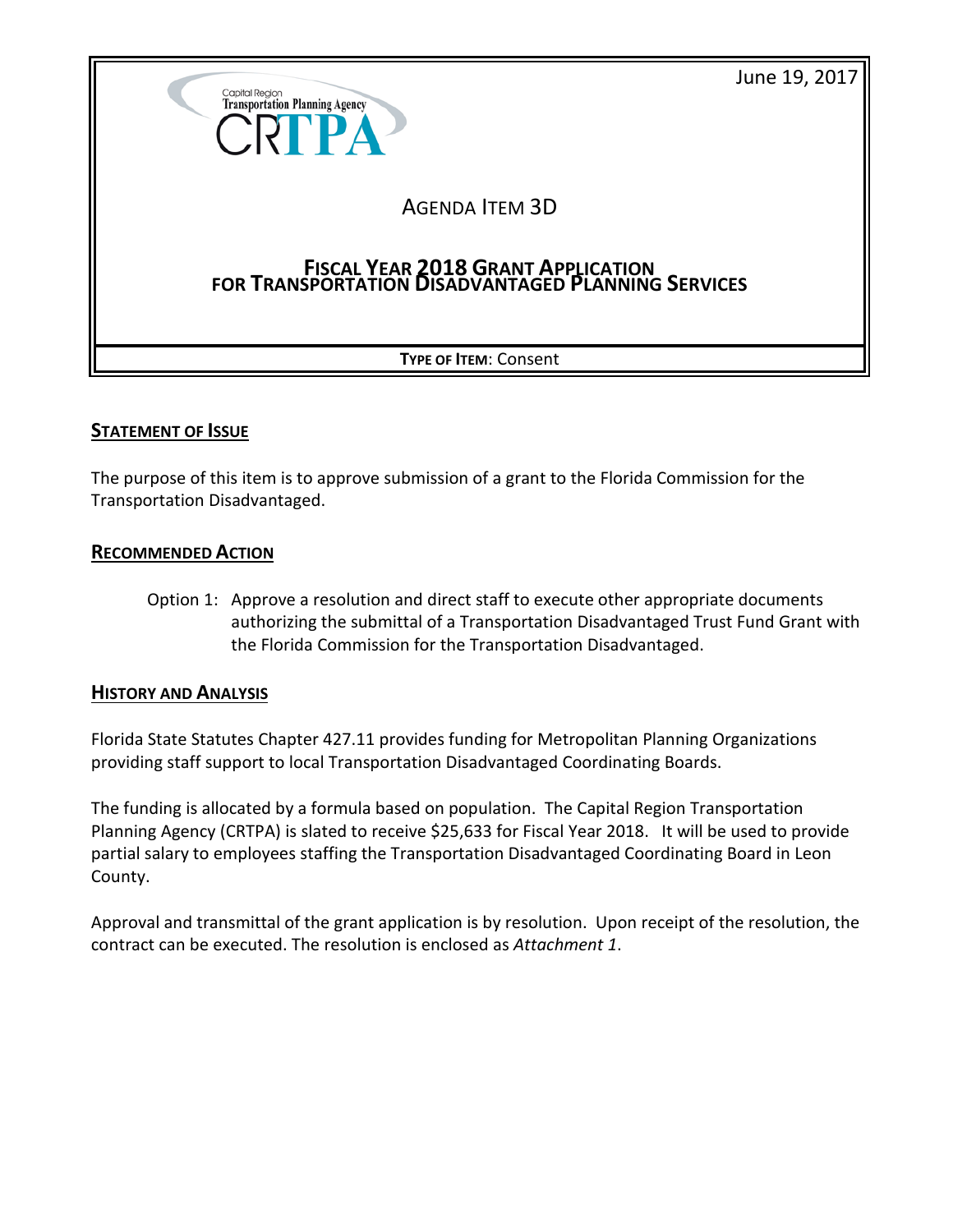#### **RECOMMENDED ACTION**

- Option 1: Approve a resolution and direct staff to execute other appropriate documents authorizing the submittal of a Transportation Disadvantaged Trust Fund Grant with the Florida Commission for the Transportation Disadvantaged. (Recommended)
- Option 2: Provide other direction.

#### **ATTACHMENT**

Attachment 1: Authorizing resolution